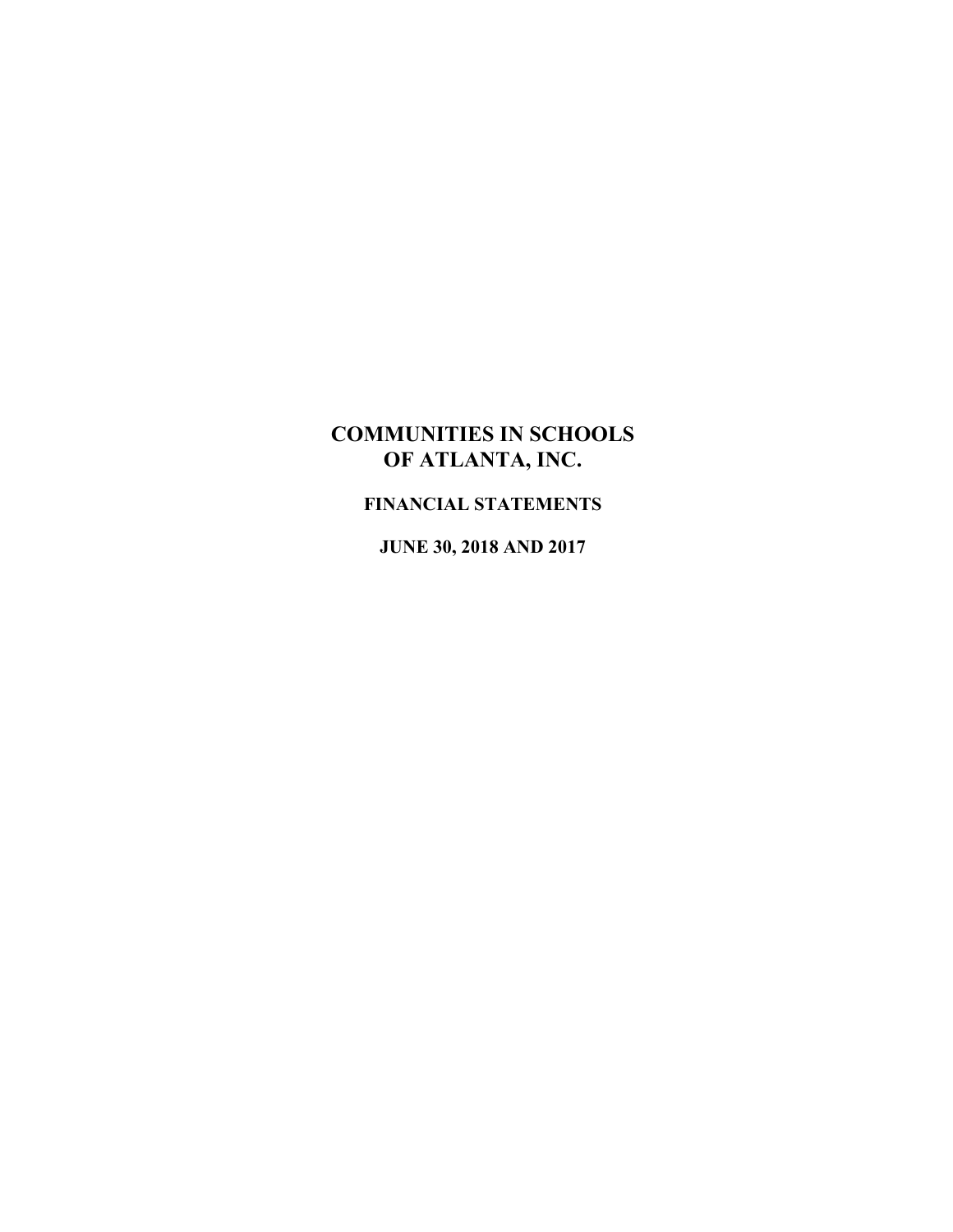## **FINANCIAL STATEMENTS JUNE 30, 2018 AND 2017**

#### **TABLE OF CONTENTS**

|                             | Page |
|-----------------------------|------|
|                             |      |
| <b>FINANCIAL STATEMENTS</b> |      |
|                             |      |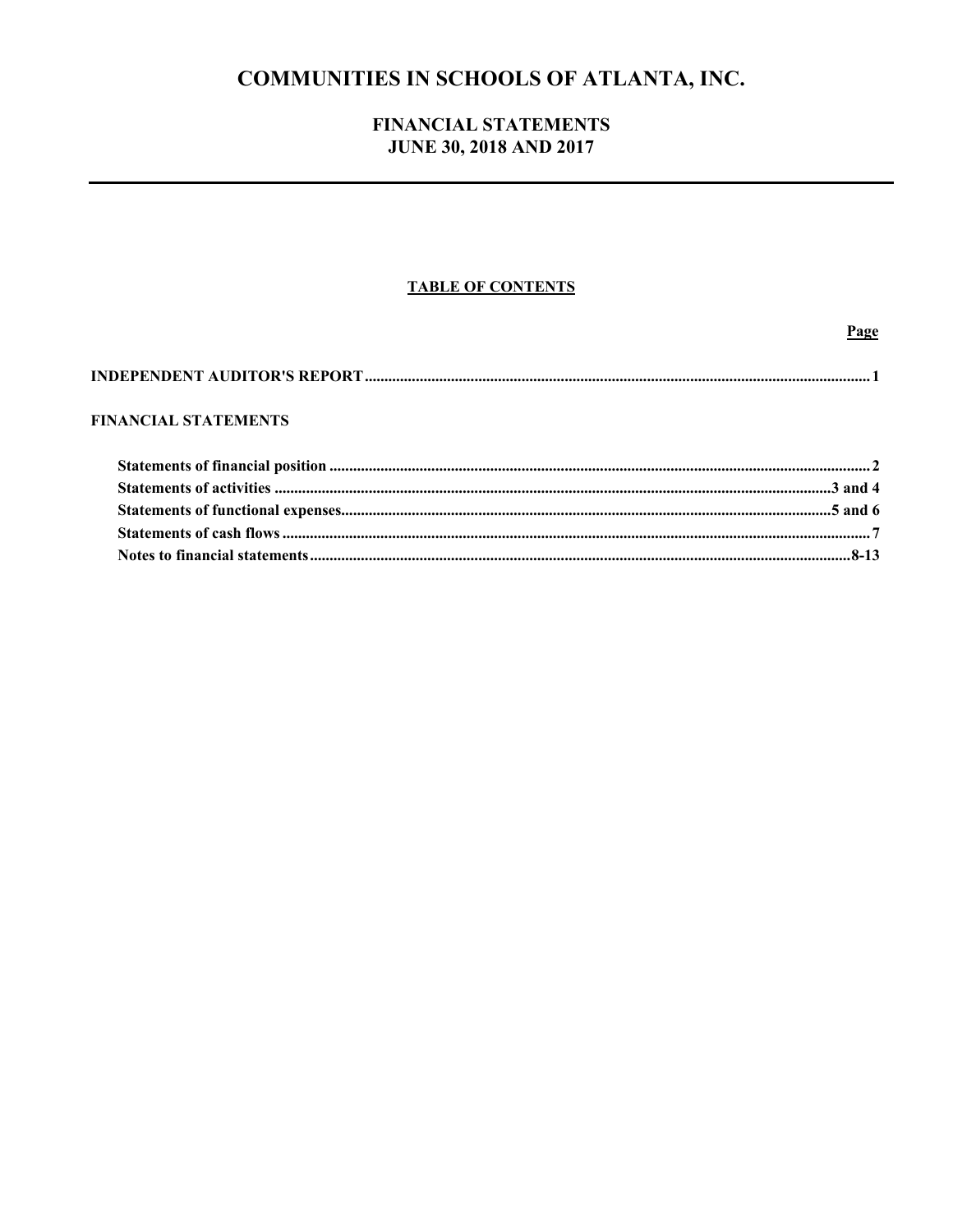

## **INDEPENDENT AUDITOR'S REPORT**

#### **To the Board of Directors Communities In Schools of Atlanta, Inc. Atlanta, Georgia**

We have audited the accompanying financial statements of **Communities In Schools of Atlanta, Inc.** (a nonprofit organization), which comprise the statements of financial position as of June 30, 2018 and 2017, and the related statements of activities, functional expenses, and cash flows for the years then ended, and the related notes to the financial statements.

#### **Management's Responsibility for the Financial Statements**

Management is responsible for the preparation and fair presentation of these financial statements in accordance with accounting principles generally accepted in the United States of America; this includes the design, implementation, and maintenance of internal control relevant to the preparation and fair presentation of financial statements that are free from material misstatement, whether due to fraud or error.

#### **Auditor's Responsibility**

Our responsibility is to express an opinion on these financial statements based on our audits. We conducted our audits in accordance with auditing standards generally accepted in the United States of America. Those standards require that we plan and perform the audit to obtain reasonable assurance about whether the financial statements are free from material misstatement.

An audit involves performing procedures to obtain audit evidence about the amounts and disclosures in the financial statements. The procedures selected depend on the auditor's judgment, including the assessment of the risks of material misstatement of the financial statements, whether due to fraud or error. In making those risk assessments, the auditor considers internal control relevant to the entity's preparation and fair presentation of the financial statements in order to design audit procedures that are appropriate in the circumstances, but not for the purpose of expressing an opinion on the effectiveness of the entity's internal control. Accordingly, we express no such opinion. An audit also includes evaluating the appropriateness of accounting policies used and the reasonableness of significant accounting estimates made by management, as well as evaluating the overall presentation of the financial statements.

We believe that the audit evidence we have obtained is sufficient and appropriate to provide a basis for our audit opinion.

#### **Opinion**

In our opinion, the financial statements referred to above present fairly, in all material respects, the financial position of Communities In Schools of Atlanta, Inc. as of June 30, 2018 and 2017, and the changes in its net assets and its cash flows for the years then ended in accordance with accounting principles generally accepted in the United States of America.

Mauldin & Jenlins, LLC

Atlanta, Georgia November 14, 2018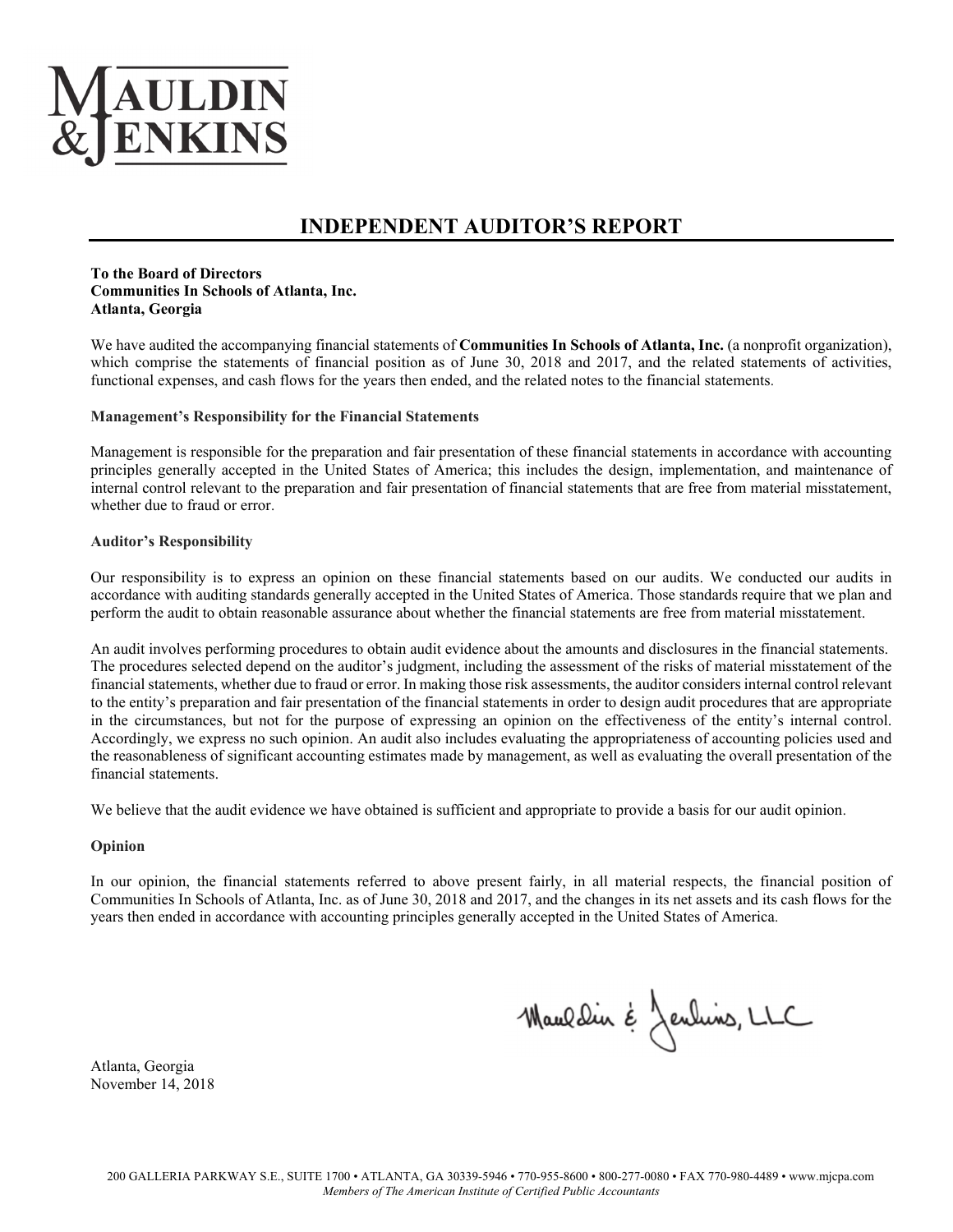## **STATEMENTS OF FINANCIAL POSITION JUNE 30, 2018 AND 2017**

| <b>ASSETS</b>                                                                                                                        | 2018 |                                          |    | 2017                                               |  |  |
|--------------------------------------------------------------------------------------------------------------------------------------|------|------------------------------------------|----|----------------------------------------------------|--|--|
| Cash and cash equivalents<br>Grants and contracts receivable<br>Promises to give<br>Prepaid expenses and other assets<br>Investments | \$   | 600,007<br>81,062<br>26,175<br>2,925,620 | \$ | 546,466<br>31,193<br>10,750<br>17,901<br>2,456,833 |  |  |
| Property and equipment, net<br>Total assets                                                                                          |      | 49,087<br>3,681,951                      |    | 57,633<br>3,120,776                                |  |  |
| <b>LIABILITIES AND NET ASSETS</b>                                                                                                    |      |                                          |    |                                                    |  |  |
| Liabilities<br>Accounts payable<br>Accrued expenses<br><b>Total liabilities</b>                                                      | \$   | 69,807<br>407,532<br>477,339             | \$ | 41,780<br>313,456<br>355,236                       |  |  |
| Net assets<br>Unrestricted<br>Temporarily restricted                                                                                 |      | 2,625,020<br>579,592                     |    | 2,677,137<br>88,403                                |  |  |
| Total net assets<br><b>Total Liabilities and Net Assets</b>                                                                          |      | 3,204,612<br>3,681,951                   |    | 2,765,540<br>3,120,776                             |  |  |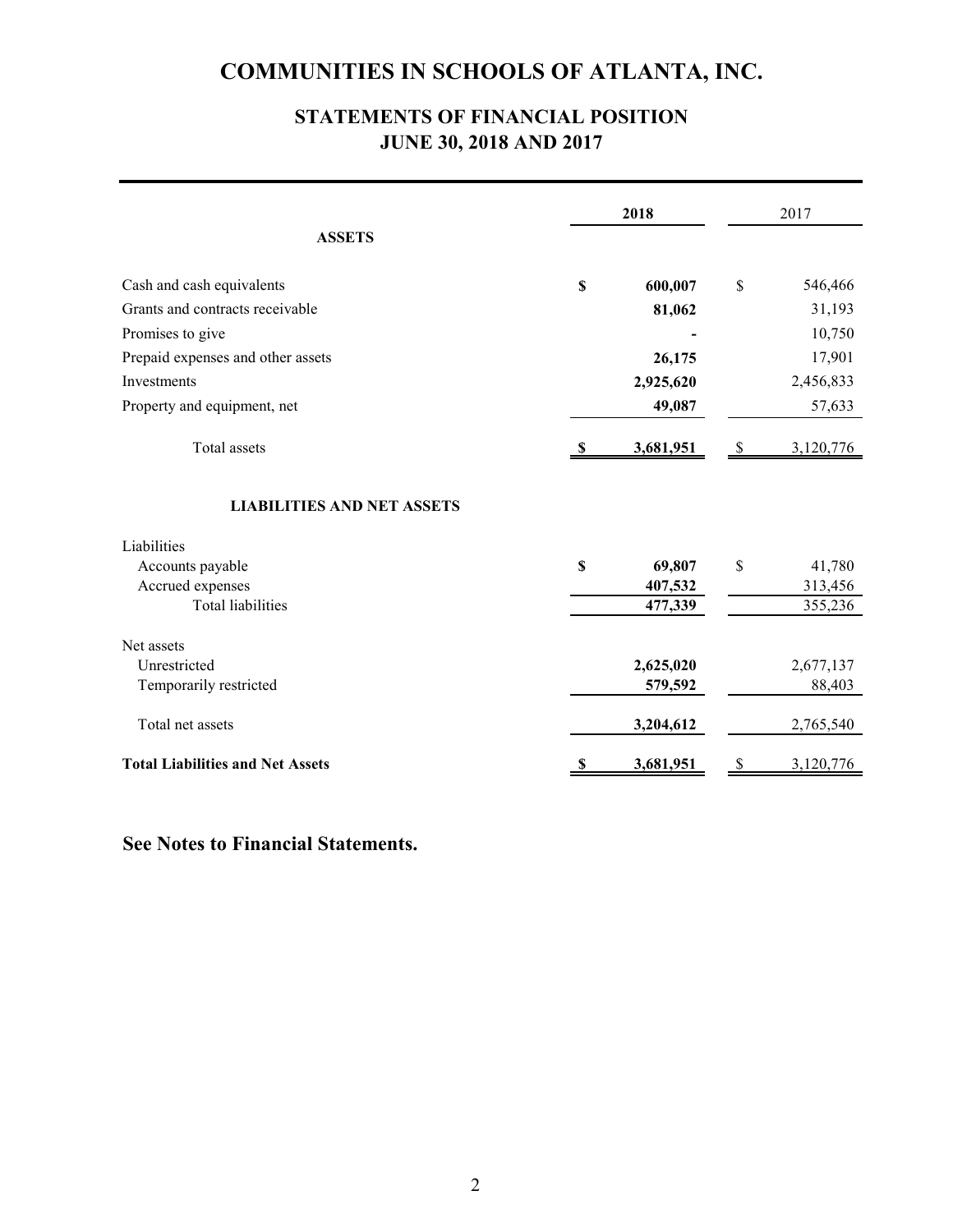## **STATEMENT OF ACTIVITIES FOR THE YEAR ENDED JUNE 30, 2018**

|                                                  |    | <b>Unrestricted</b> | Temporarily<br><b>Restricted</b> |           |    | <b>Total</b> |
|--------------------------------------------------|----|---------------------|----------------------------------|-----------|----|--------------|
| <b>REVENUES AND OTHER SUPPORT</b>                |    |                     |                                  |           |    |              |
| Government funding                               | \$ | 4,246,316           | \$                               | 19,000    | \$ | 4,265,316    |
| Contributions                                    |    | 658,301             |                                  | 1,381,258 |    | 2,039,559    |
| Special events, net of \$135,860 of direct costs |    | 278,579             |                                  |           |    | 278,579      |
| Realized and unrealized gains on investments     |    | 134,821             |                                  |           |    | 134,821      |
| Interest and dividend income                     |    | 52,821              |                                  |           |    | 52,821       |
| Other income                                     |    | 845                 |                                  |           |    | 845          |
| Total revenues and other support                 |    | 5,371,683           |                                  | 1,400,258 |    | 6,771,941    |
| NET ASSETS RELEASED FROM RESTRICTIONS            |    | 909,069             |                                  | (909,069) |    |              |
| Expenses                                         |    |                     |                                  |           |    |              |
| Program services                                 |    | 5,003,604           |                                  |           |    | 5,003,604    |
| Management and general                           |    | 908,720             |                                  |           |    | 908,720      |
| Fundraising                                      |    | 420,545             |                                  |           |    | 420,545      |
| Total expenses                                   |    | 6,332,869           |                                  |           |    | 6,332,869    |
| Change in net assets                             |    | (52, 117)           |                                  | 491,189   |    | 439,072      |
| Net assets at beginning of year                  |    | 2,677,137           |                                  | 88,403    |    | 2,765,540    |
| Net assets at end of year                        | S  | 2,625,020           | S                                | 579,592   | S  | 3,204,612    |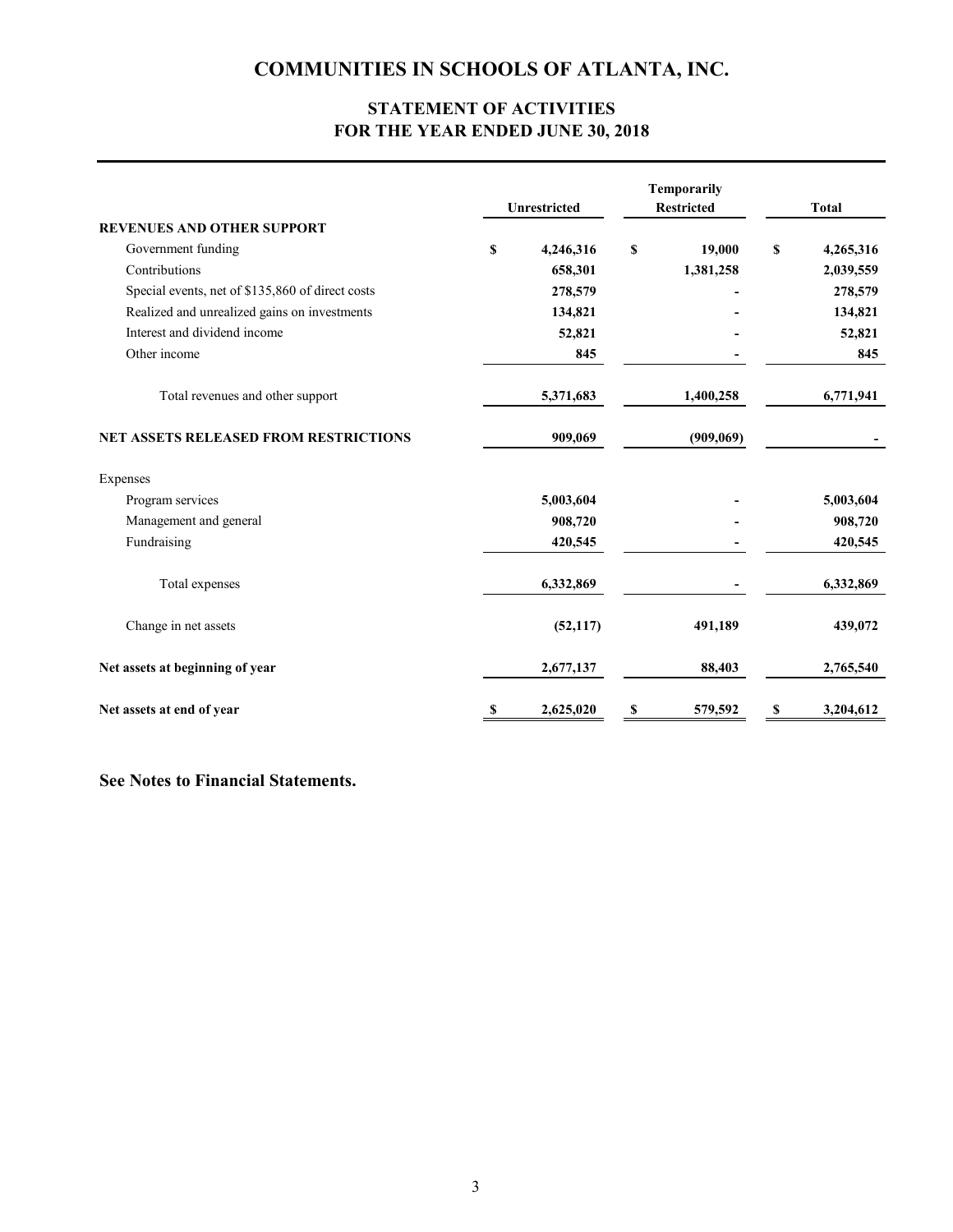## **STATEMENT OF ACTIVITIES FOR THE YEAR ENDED JUNE 30, 2017**

|                                                 |    | Unrestricted | <b>Temporarily</b><br><b>Restricted</b> |            | <b>Total</b>    |
|-------------------------------------------------|----|--------------|-----------------------------------------|------------|-----------------|
| <b>REVENUES AND OTHER SUPPORT</b>               |    |              |                                         |            |                 |
| Government funding                              | \$ | 3,242,696    | \$                                      | 38,000     | \$<br>3,280,696 |
| Contributions                                   |    | 276,648      |                                         | 742,132    | 1,018,780       |
| Special events, net of \$73,829 of direct costs |    | 232,437      |                                         |            | 232,437         |
| Realized and unrealized gains on investments    |    | 167,196      |                                         |            | 167,196         |
| Interest and dividend income                    |    | 51,196       |                                         |            | 51,196          |
| Other income                                    |    | 1,881        |                                         |            | 1,881           |
| Total revenues and other support                |    | 3,972,054    |                                         | 780,132    | 4,752,186       |
| NET ASSETS RELEASED FROM RESTRICTIONS           |    | 751,554      |                                         | (751, 554) |                 |
| Expenses                                        |    |              |                                         |            |                 |
| Program services                                |    | 3,499,730    |                                         |            | 3,499,730       |
| Management and general                          |    | 776,316      |                                         |            | 776,316         |
| Fundraising                                     |    | 302,162      |                                         |            | 302,162         |
| Total expenses                                  |    | 4,578,208    |                                         |            | 4,578,208       |
| Change in net assets                            |    | 145,400      |                                         | 28,578     | 173,978         |
| Net assets at beginning of year                 |    | 2,531,737    |                                         | 59,825     | 2,591,562       |
| Net assets at end of year                       | S  | 2,677,137    | \$                                      | 88,403     | \$<br>2,765,540 |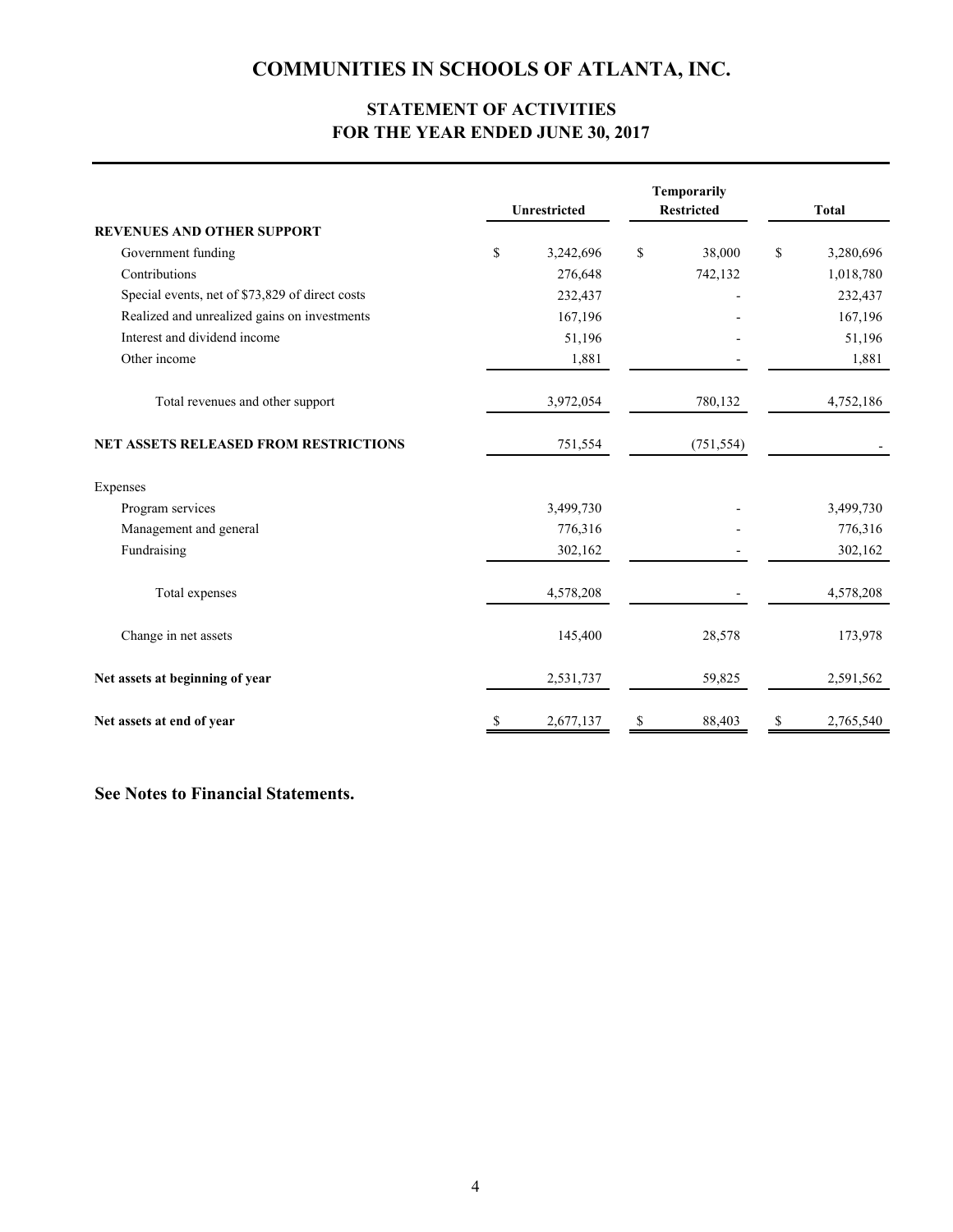## **STATEMENT OF FUNCTIONAL EXPENSES FOR THE YEAR ENDED JUNE 30, 2018**

|                                   | <b>Program Services</b>          |                           |         | <b>Supporting Services</b> |         |    |           |  |
|-----------------------------------|----------------------------------|---------------------------|---------|----------------------------|---------|----|-----------|--|
|                                   | <b>Direct</b><br><b>Services</b> | Management<br>and General |         | Fundraising                |         |    | Total     |  |
| <b>Salaries</b>                   | \$<br>3,012,001                  | S                         | 462,485 | S                          | 230,849 | S  | 3,705,335 |  |
| Taxes and benefits                | 904,514                          |                           | 167,203 |                            | 93,169  |    | 1,164,886 |  |
| Professional fees                 | 219,791                          |                           | 168,225 |                            | 60,114  |    | 448,130   |  |
| Rent                              | 77,072                           |                           | 15,965  |                            | 1,774   |    | 94,811    |  |
| School activities                 | 239,709                          |                           | 592     |                            |         |    | 240,301   |  |
| Assistance to individuals         | 248,669                          |                           | 10,076  |                            |         |    | 258,745   |  |
| Office expenses                   | 50,868                           |                           | 18,263  |                            | 2,317   |    | 71,448    |  |
| Depreciation                      | 23,995                           |                           | 8,260   |                            |         |    | 32,255    |  |
| Other expenses                    | 44,270                           |                           | 16,091  |                            | 7,926   |    | 68,287    |  |
| Staff development and conferences | 35,680                           |                           | 6,813   |                            | 1,552   |    | 44,045    |  |
| Travel                            | 50,138                           |                           | 5,503   |                            | 1,090   |    | 56,731    |  |
| Advertising/branding              | 17,872                           |                           | 7,366   |                            |         |    | 25,238    |  |
| Insurance                         | 32,131                           |                           | 6,519   |                            | 724     |    | 39,374    |  |
| Events/meetings                   | 38,226                           |                           | 10,026  |                            | 17,766  |    | 66,018    |  |
| Equipment and maintenance         | 8,668                            |                           | 5,333   |                            | 3,264   |    | 17,265    |  |
| Total                             | \$<br>5,003,604                  | \$                        | 908,720 | \$                         | 420,545 | \$ | 6,332,869 |  |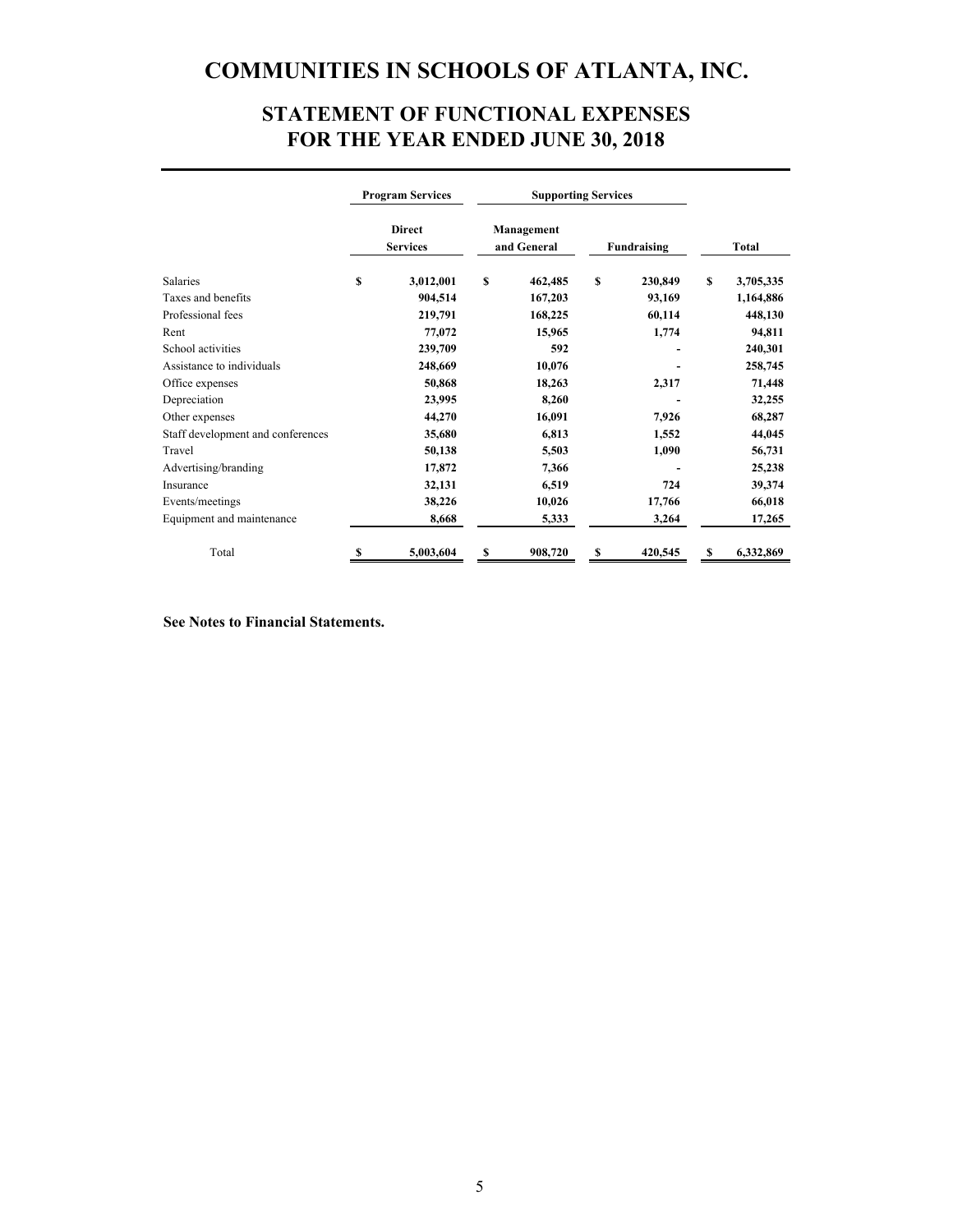## **STATEMENT OF FUNCTIONAL EXPENSES FOR THE YEAR ENDED JUNE 30, 2017**

|                                   | <b>Program Services</b>          | Management<br>and General |         | <b>Supporting Services</b> |         |              |           |
|-----------------------------------|----------------------------------|---------------------------|---------|----------------------------|---------|--------------|-----------|
|                                   | <b>Direct</b><br><b>Services</b> |                           |         | Fundraising                |         |              | Total     |
| <b>Salaries</b>                   | \$<br>2,203,478                  | \$                        | 371,295 | $\mathbb{S}$               | 156,547 | $\mathbb{S}$ | 2,731,320 |
| Taxes and benefits                | 633,137                          |                           | 125,326 |                            | 60,542  |              | 819,005   |
| Professional fees                 | 99,678                           |                           | 134,713 |                            | 56,839  |              | 291,230   |
| Rent                              | 69,732                           |                           | 15,221  |                            | 1,691   |              | 86,644    |
| School activities                 | 146,422                          |                           | 1,021   |                            |         |              | 147,443   |
| Assistance to individuals         | 98,656                           |                           | 24,650  |                            |         |              | 123,306   |
| Office expenses                   | 42,077                           |                           | 15,106  |                            | 5,514   |              | 62,697    |
| Depreciation                      | 21,007                           |                           | 6,585   |                            |         |              | 27,592    |
| Other expenses                    | 19,013                           |                           | 17,934  |                            | 3,756   |              | 40,703    |
| Staff development and conferences | 31,837                           |                           | 14,914  |                            | 2,538   |              | 49,289    |
| Travel                            | 41,147                           |                           | 10,686  |                            | 3,249   |              | 55,082    |
| Advertising/branding              | 8,625                            |                           | 18,117  |                            |         |              | 26,742    |
| Insurance                         | 27,916                           |                           | 5,984   |                            | 665     |              | 34,565    |
| Events/meetings                   | 23,595                           |                           | 12,172  |                            | 10,821  |              | 46,588    |
| Equipment and maintenance         | 33,410                           |                           | 2,592   |                            |         |              | 36,002    |
| Total                             | \$<br>3,499,730                  | \$                        | 776,316 | \$                         | 302,162 | \$           | 4,578,208 |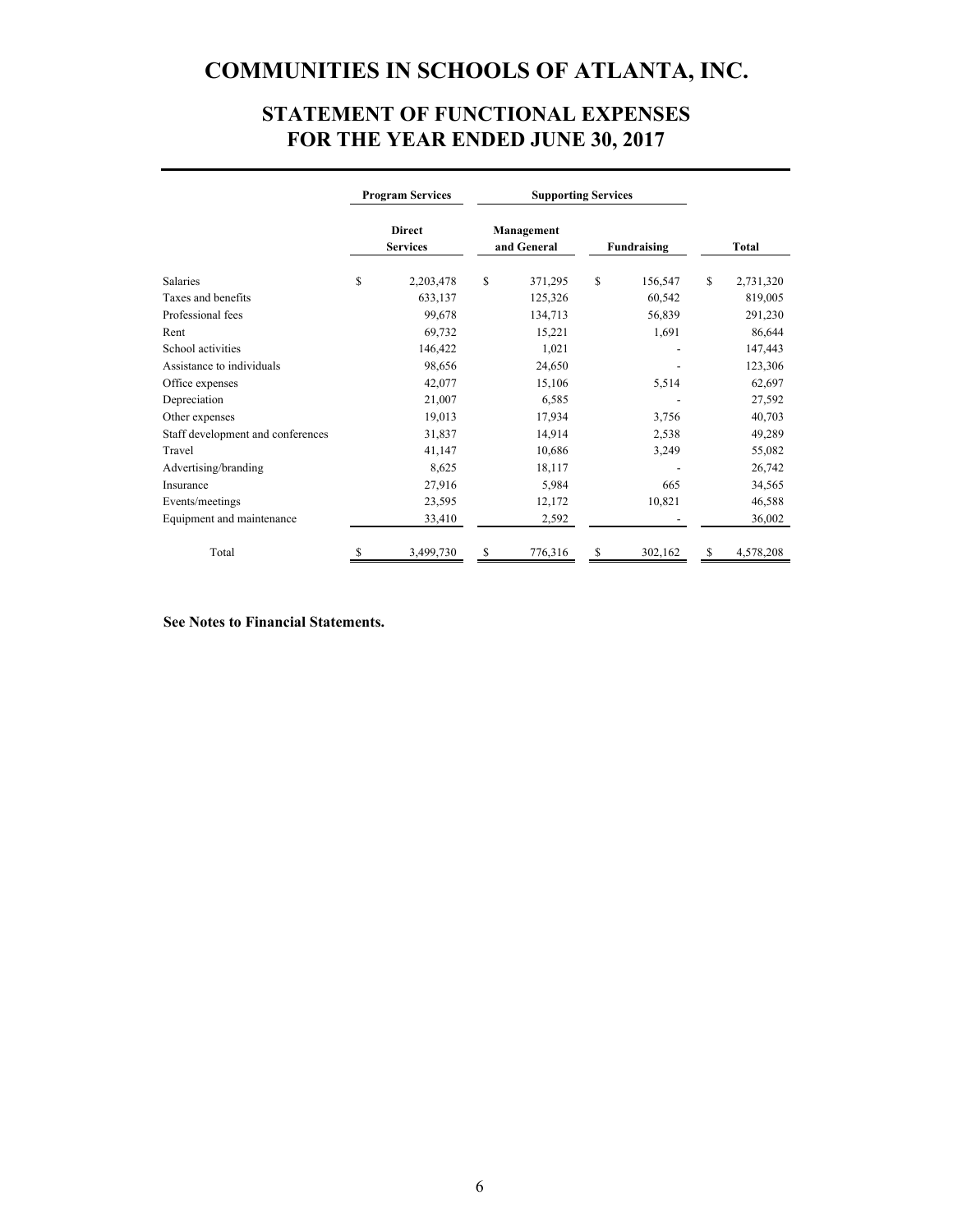# **STATEMENTS OF CASH FLOWS FOR THE YEARS ENDED JUNE 30, 2018 AND 2017**

|                                                  |                           | 2018       | 2017          |
|--------------------------------------------------|---------------------------|------------|---------------|
| <b>OPERATING ACTIVITIES</b>                      |                           |            |               |
| Change in net assets                             | $\boldsymbol{\mathsf{S}}$ | 439,072    | \$<br>173,978 |
| Adjustments to reconcile change in net assets to |                           |            |               |
| net cash cash provided by operating activities:  |                           |            |               |
| Depreciation                                     |                           | 32,255     | 27,592        |
| Loss on disposal of property and equipment       |                           | 331        | 197           |
| Realized and unrealized gain on investments      |                           | (134, 821) | (167, 196)    |
| Change in assets and liabilities                 |                           |            |               |
| Grants and contracts receivable                  |                           | (49, 869)  | 84,988        |
| Promises to give                                 |                           | 10,750     | (250)         |
| Prepaid expenses and other assets                |                           | (8,274)    | 38,429        |
| Accounts payable and accrued expenses            |                           | 122,103    | (9,252)       |
| Net cash provided by operating activities        |                           | 411,547    | 148,486       |
| <b>INVESTING ACTIVITIES</b>                      |                           |            |               |
| Purchases of property and equipment              |                           | (24, 040)  | (18,984)      |
| Purchases of investments and reinvested earnings |                           | (979, 233) | (243, 669)    |
| Proceeds from sale of investments                |                           | 645,267    | 210,634       |
| Net cash (used in) investing activities          |                           | (358,006)  | (52,019)      |
| Net increase in cash and cash equivalents        |                           | 53,541     | 96,467        |
| Cash and cash equivalents at beginning of year   |                           | 546,466    | 449,999       |
| Cash and cash equivalents at end of year         | \$                        | 600,007    | \$<br>546,466 |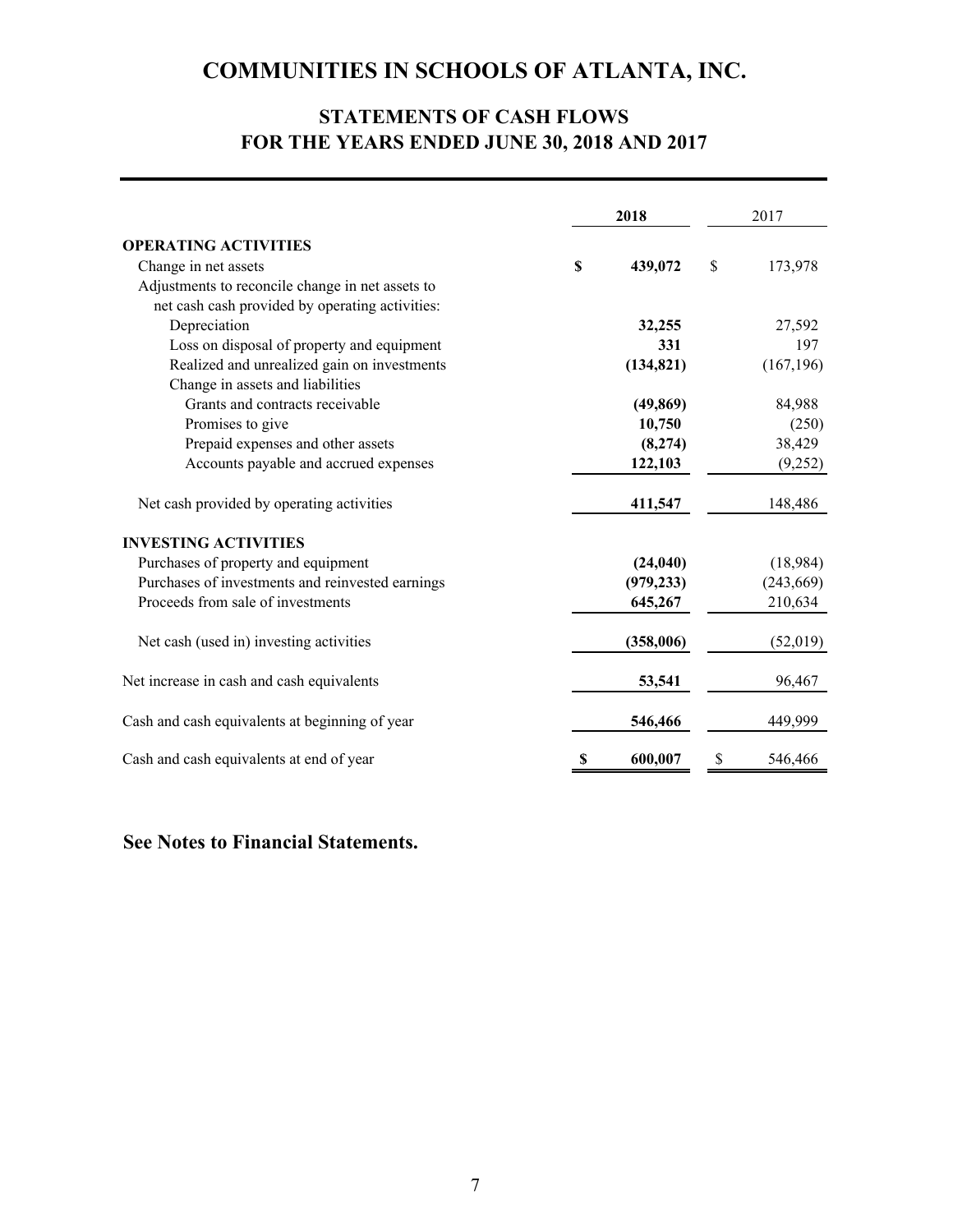#### **NOTES TO FINANCIAL STATEMENTS**

#### **NOTE 1. SUMMARY OF SIGNIFICANT ACCOUNTING POLICIES**

#### **Nature of Activities**

Communities In Schools of Atlanta, Inc. (the "Organization") is a Georgia nonprofit organization located in Atlanta, Georgia that was established in 1971 within the meaning of Section  $501(c)(3)$  of the Internal Revenue Code. The mission of Communities In Schools of Atlanta, Inc. is to surround young people with a community of support, empowering them to stay in school and achieve in life. The Organization is part of the largest and most effective research-based dropout prevention organization in the nation. The Organization places trained staff in schools who build relationships with struggling students and their families. They help identify the non-instructional obstacles that are preventing children from succeeding in school, and then connect students and their families to resources and services already available in the community. When the needs of students are met, they can concentrate on learning, and teachers are free to teach. The Organization offers services to Atlanta Public Schools, the Clayton County School District, the DeKalb County School District, and the Fulton County School District.

#### **Basis of Accounting**

The accompanying financial statements have been prepared using the accrual basis of accounting in accordance with accounting principles generally accepted in the United States of America.

#### **Basis of Presentation**

Net assets of the Organization and changes therein are classified and reported as follows:

*Unrestricted net assets* - Net assets not subject to donor-imposed stipulations.

*Temporarily restricted net assets* - Net assets subject to donor-imposed stipulations that may or will be met either by actions of the Organization and/or the passage of time.

*Permanently restricted net assets* - Net assets subject to donor-imposed stipulations that are required to be maintained permanently by the Organization. Generally, the donors of these assets permit the Organization to use all or part of the income earned on related investments for general or specific purposes. As of June 30, 2018 and 2017, the Organization had no permanently restricted net assets.

Revenues are reported as increases in unrestricted net assets unless use of the related assets is limited by donor-imposed stipulations. Expenses are recorded as decreases in unrestricted net assets. Gains and losses on assets or liabilities are reported as increases or decreases in unrestricted net assets unless their use is restricted by explicit donor stipulation or by law. Expirations of temporary restrictions on net assets (i.e., the donor-stipulated purpose has been fulfilled and/or the stipulated passage of time has elapsed) are reported as net assets released from restrictions.

#### **Use of Estimates**

The preparation of financial statements in conformity with accounting principles generally accepted in the United States of America requires management to make estimates and assumptions that affect certain reported amounts and disclosures. Accordingly, actual results could differ from those estimates.

#### **Cash Equivalents**

The Organization considers all short-term, interest-bearing deposits external of the investment accounts with maturities of three months or less to be cash equivalents.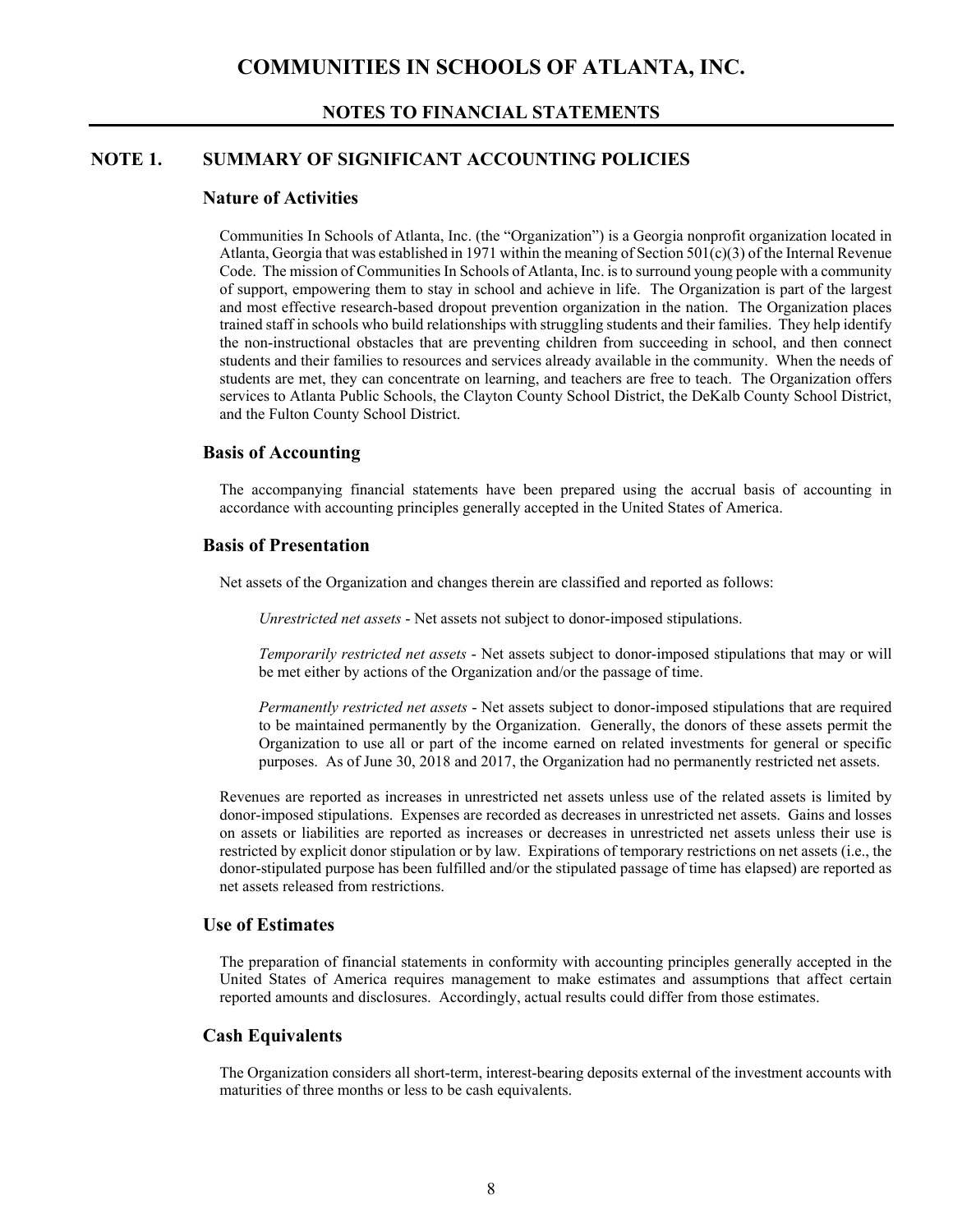#### **NOTE 1. SUMMARY OF SIGNIFICANT ACCOUNTING POLICIES (Continued)**

#### **Accounts Receivable**

Grants and contracts receivable represents fees that have been billed but not collected as of the date of the accompanying financial statements. A provision for doubtful accounts is made to maintain adequate reserves to cover anticipated losses based upon accounts is made to maintain adequate reserves to cover anticipated losses based upon management's evaluation of the collectability of grants and contracts receivable. At June 30, 2018 and 2017, the Organization considers all grants and contracts receivable fully collectible. Therefore, no allowance for doubtful accounts is recorded in the accompanying financial statements.

#### **Promises to Give**

Promises to give to be received in one year or less are reported at net realizable value. Contributions to be received after one year, net of an allowance for uncollectible amounts, are initially reported at fair value, estimated by discounting them to their present value at a risk-adjusted rate. Thereafter, amortization of discounts is recorded as additional contribution revenue. An allowance for uncollectible promises to give is provided based upon management's judgment, considering such factors as prior collection history, type of contribution, relationship with donor, and other relevant factors. At June 30, 2018 and 2017, the Organization considers all promises to give fully collectible. Therefore, no allowance for uncollectible amounts is recorded in the accompanying financial statements.

#### **Investments**

Investments are reported at fair value.

#### **Property and Equipment**

The Organization capitalizes property and equipment in excess of \$500. Purchased property and equipment is recorded at cost. Donated items are recorded at fair market value at the time of the gift. Depreciation is computed using the straight-line method over the estimated useful lives of the assets. Property and equipment have estimated useful lives ranging from three to eight years. Depreciation expense was \$32,255 and \$27,592 for the years ended June 30, 2018 and 2017, respectively.

#### **Donated Services and Materials**

Various individuals, corporations, and foundations donate materials and services to the Organization for use in its programs and are recorded at the estimated fair market value at the date of donation. For the years ended June 30, 2018 and 2017, contributed materials of \$158,980 and \$71,780, respectively, have been included in contributions and expenses in the accompanying Statements of Activities.

Contributed services are recognized if the services received (a) create or enhance non-financial assets or (b) require specialized skills that are provided by individuals possessing those skills and would typically need to be purchased if not provided by donation. For the years ended June 30, 2018 and 2017, contributed services of \$72,258 and \$46,371, respectively, have been included in contributions and expenses in the accompanying Statements of Activities.

#### **Expense Allocation**

The costs of providing the various programs and other activities are summarized on a functional basis in the Statements of Activities and the Statements of Functional Expenses. Accordingly, certain costs have been allocated among the various programs and supporting services benefited.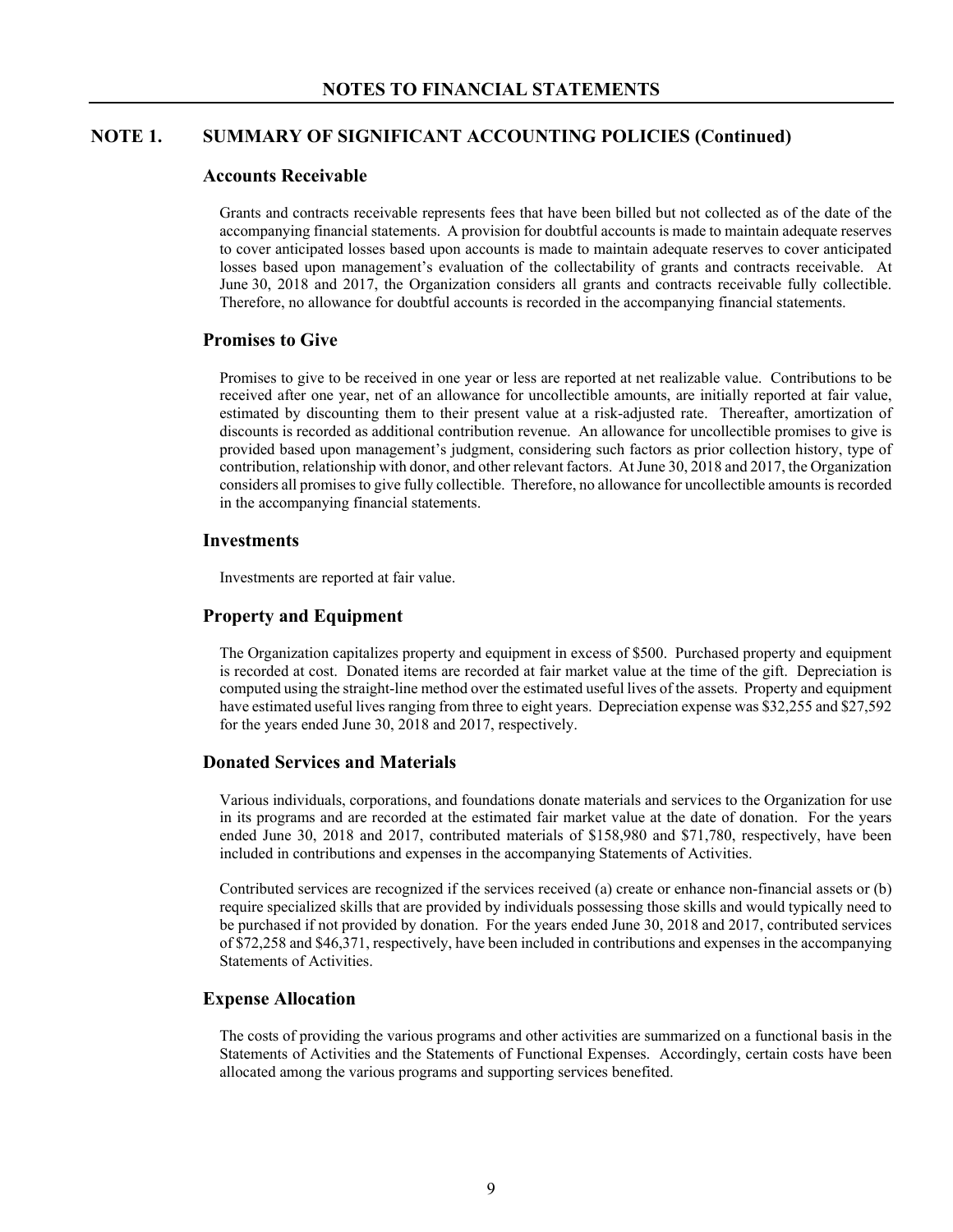### **NOTE 2. FAIR VALUE**

Accounting principles generally accepted in the United States of America establish a hierarchy for inputs used in measuring fair value that maximizes the use of observable inputs and minimizes the use of unobservable inputs by requiring that the most observable inputs be used when available. Level 1 within the hierarchy states that valuations are based on unadjusted quoted market prices for identical assets or liabilities in active markets. Level 2 within the hierarchy states that valuations are based on quoted prices for similar assets in active markets, quoted prices for identical assets in inactive markets, or other observable inputs other than quoted market prices. Level 3 within the hierarchy states that valuations are derived from valuation techniques in which one or more significant inputs are unobservable. At June 30, 2018 and 2017, the only assets or liabilities that are measured at fair value on a recurring basis in periods subsequent to initial recognition are investments.

Following are valuation methodology descriptions used for assets measured at fair value:

*Common stocks and exchange-traded funds ("ETFs")*: Valued at the closing price reported on the active market on which the individual securities are traded.

*Mutual funds*: Valued at the daily closing price as reported by the fund. Mutual funds held by the Organization are open-end mutual funds that are registered with the SEC. These funds are required to publish their daily net asset value and to transact at that price. The mutual funds held by the Organization are deemed to be actively traded.

*Certificate of deposit*: Does not meet the definition of a debt security as it is not traced on a market or exchange; therefore, it is not subject to fair value leveling and is reported at cost.

*Corporate bonds*: Valued using pricing models maximizing the use of observable inputs for similar securities. This includes basing value on yields currently available on comparable securities of issuers with similar credit ratings.

*U.S. government securities*: Valued using pricing models maximizing the use of observable inputs for similar securities.

*Foreign bonds*: Valued using pricing models maximizing the use of observable inputs for similar securities.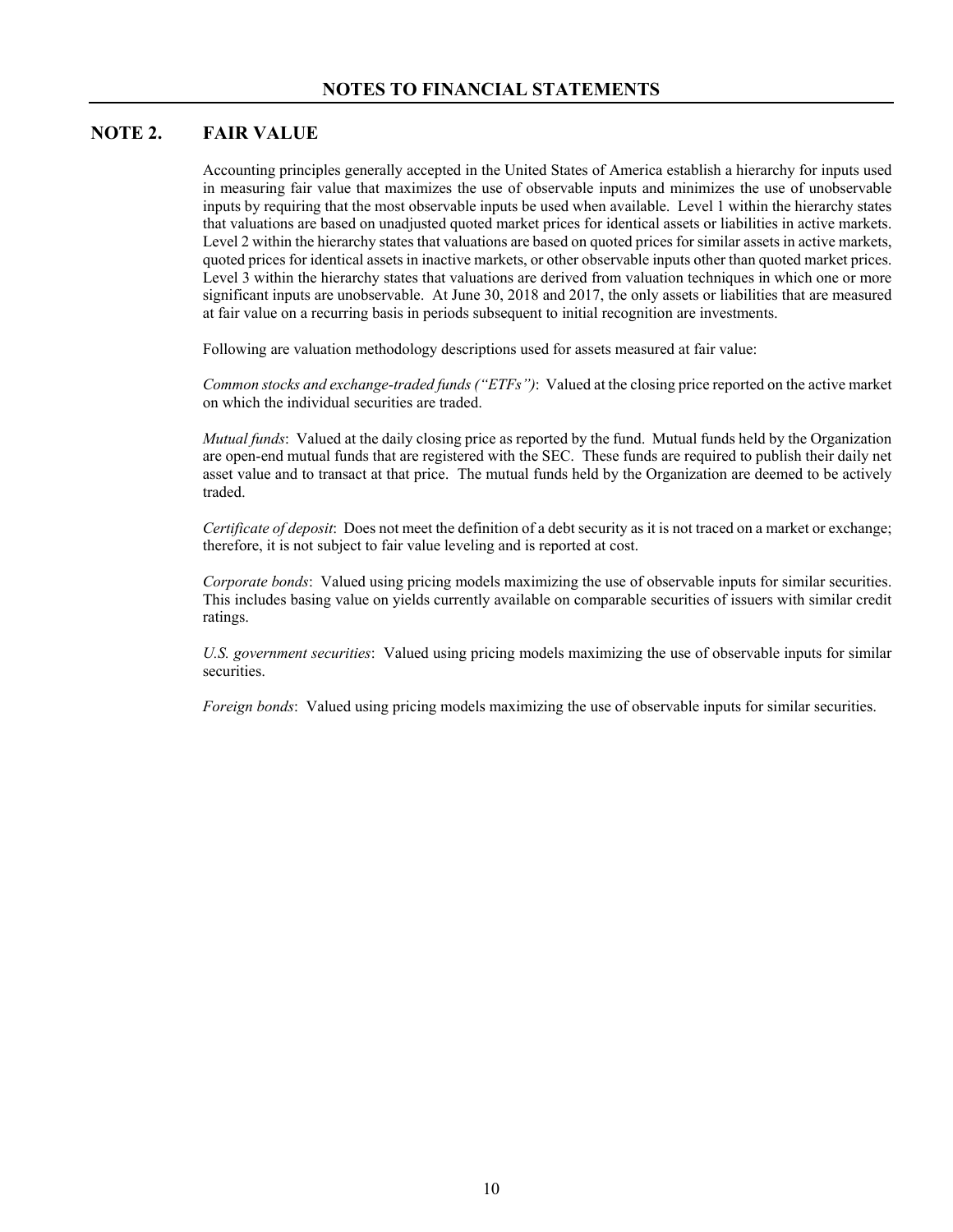## **NOTE 2. FAIR VALUE (Continued)**

The following table sets forth by level, within the fair value hierarchy, the Organization's assets at fair value as of June 30, 2018:

|                            |   | <b>Level 1</b>           |    | Level 2    |     | Level 3        |   | <b>Total</b> |
|----------------------------|---|--------------------------|----|------------|-----|----------------|---|--------------|
| Common stock and ETFs      | S | 1,197,223                | -8 | $\sim$ $-$ | - S | $\blacksquare$ | S | 1,197,223    |
| Mutual funds               |   | 727,272                  |    |            |     |                |   | 727,272      |
| Corporate bonds            |   |                          |    | 918,084    |     |                |   | 918,084      |
| U.S. government securities |   | $\overline{\phantom{0}}$ |    | 35,534     |     | -              |   | 35,534       |
| Cash and money markets     |   | 45,565                   |    |            |     |                |   | 45,565       |
| Foreign bonds              |   |                          |    | 1,942      |     |                |   | 1,942        |
| Total investments          |   | 1,970,060                |    | 955,560    | S   |                |   | 2,925,620    |

The following table sets forth by level, within the fair value hierarchy, the Organization's assets at fair value as of June 30, 2017:

|                            | <b>Level 1</b> | Level 2     | Level 3                        | <b>Total</b> |
|----------------------------|----------------|-------------|--------------------------------|--------------|
| Common stock and ETFs      | 1,621,095      | S<br>$\sim$ | -S<br>$\overline{\phantom{a}}$ | 1,621,095    |
| Mutual funds               | 697,681        |             | $\overline{\phantom{a}}$       | 697,681      |
| Corporate bonds            |                | 22,969      |                                | 22,969       |
| U.S. government securities |                | 37,399      | -                              | 37,399       |
| Cash and money markets     | 75,620         |             |                                | 75,620       |
| Foreign bonds              |                | 2,069       |                                | 2,069        |
| Total investments          | 2,394,396      | 62,437      |                                | 2,456,833    |

## **NOTE 3. PROPERTY AND EQUIPMENT**

Property and equipment consists of the following at June 30:

|                                    |   | 2018       | 2017 |           |  |
|------------------------------------|---|------------|------|-----------|--|
| Computers and software             | S | 322,747    | S    | 306,259   |  |
| Furniture, fixtures, and equipment |   | 198,504    |      | 204,804   |  |
| Vehicles                           |   | 69,041     |      | 69,041    |  |
| Improvements                       |   | 25,519     |      | 25,519    |  |
| Total                              |   | 615,811    |      | 605,623   |  |
| Less accumulated depreciation      |   | (566, 724) |      | (547,990) |  |
| Total property and equipment, net  |   | 49,087     | S    | 57,633    |  |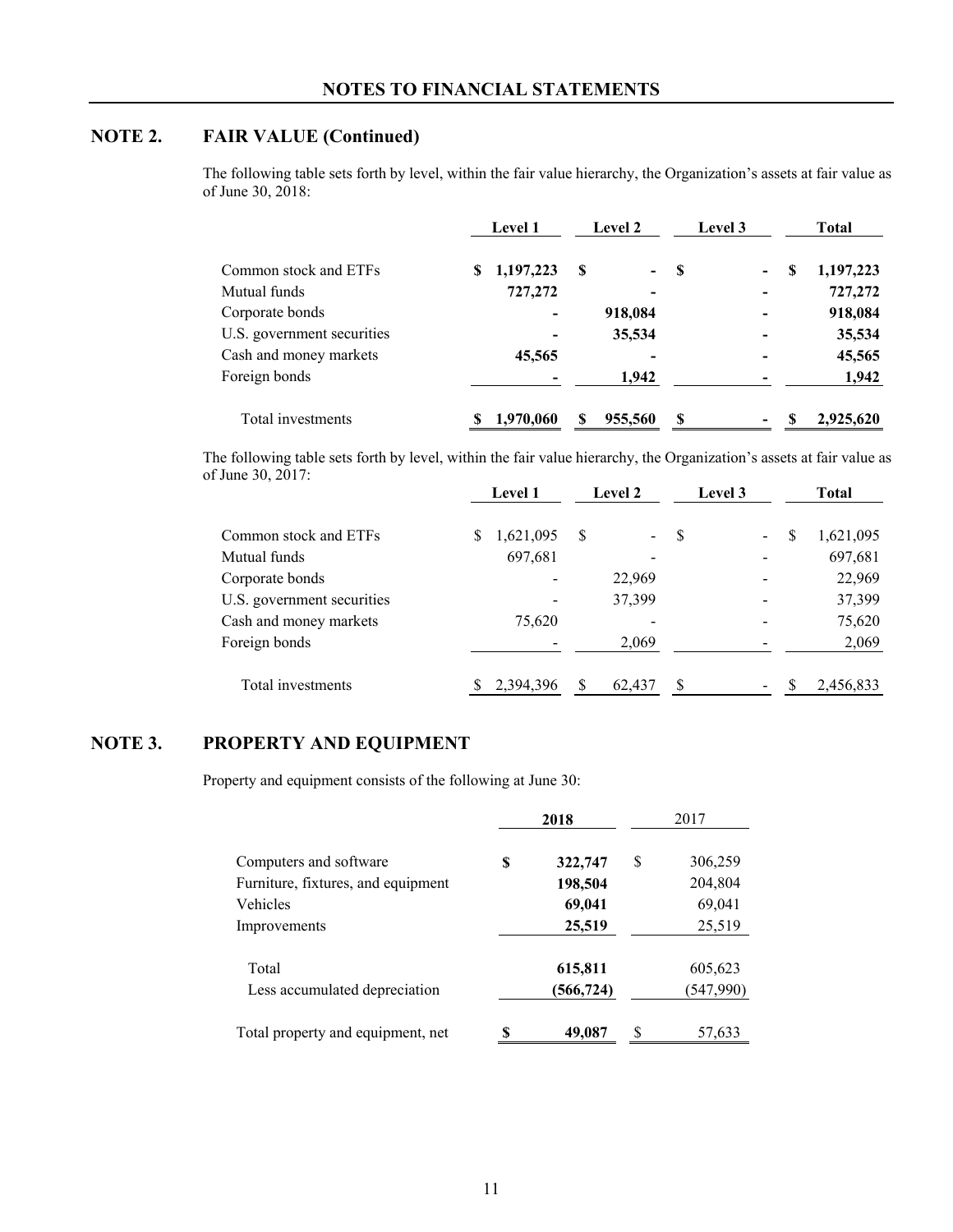### **NOTE 4. LINES OF CREDIT**

In November 2015, the Organization entered into a line of credit agreement with a financial institution that holds a portion of the Organization's investments. The agreement allows for borrowings based on a percentage of the eligible securities maintained in the investment account that serves as collateral. Interest is charged monthly at the lender's calculated base rate with an additional rate above or below the base rate depending on the amount of assets held under management of the institution. As of June 30, 2018 and 2017, there was no outstanding balance on the line of credit.

In March 2016, the Organization entered into a \$500,000 line of credit agreement with a financial institution. Interest is charged on the outstanding balance at a rate of 3.60 percentage points over LIBOR. The agreement matures on August 10, 2019 and requires monthly interest payments on the outstanding principal balance. As of June 30, 2018 and 2017, there was no outstanding balance on the line of credit.

#### **NOTE 5. RESTRICTED NET ASSETS**

Temporarily restricted net assets are available for the following purposes at June 30:

|                                   |   | 2018    | 2017 |        |  |
|-----------------------------------|---|---------|------|--------|--|
| Traditional program               | S | 517,692 | S    | 25,000 |  |
| Miscellaneous program services    |   | 4,533   |      | 6,938  |  |
| $21st$ Century program            |   | 15,689  |      |        |  |
| Family Literacy                   |   | 17,615  |      | 6,465  |  |
| Social emotional learning program |   | 24,063  |      | 50,000 |  |
| Total                             | S | 579,592 | S    | 88,403 |  |

Temporarily restricted net assets consist of the following at June 30:

|                          | 2018 |                                     | 2017 |                  |
|--------------------------|------|-------------------------------------|------|------------------|
| Cash<br>Promises to give | S    | 579,592<br>$\overline{\phantom{0}}$ |      | 77,653<br>10,750 |
| Total                    |      | 579,592                             |      | 88,403           |

Temporarily restricted net assets totaling \$909,069 and \$751,554 were released from restrictions during the years ended June 30, 2018 and 2017, respectively, for program services.

#### **NOTE 6. CONCENTRATIONS**

During the year ended June 30, 2018, the Organization received contributions from three donors representing approximately 42% of total contributions. During the year ended June 30, 2017, the Organization received contributions from two donors representing approximately 24% of total contributions.

During the years ended June 30, 2018 and 2017, the Organization received funding from two government agencies representing approximately 80% and 86% of total government funding, respectively.

At June 30, 2018, three government agencies represented approximately 72% of grants and contracts receivable, and at June 30, 2017, two government agencies represented approximately 76% of grants and contracts receivable.